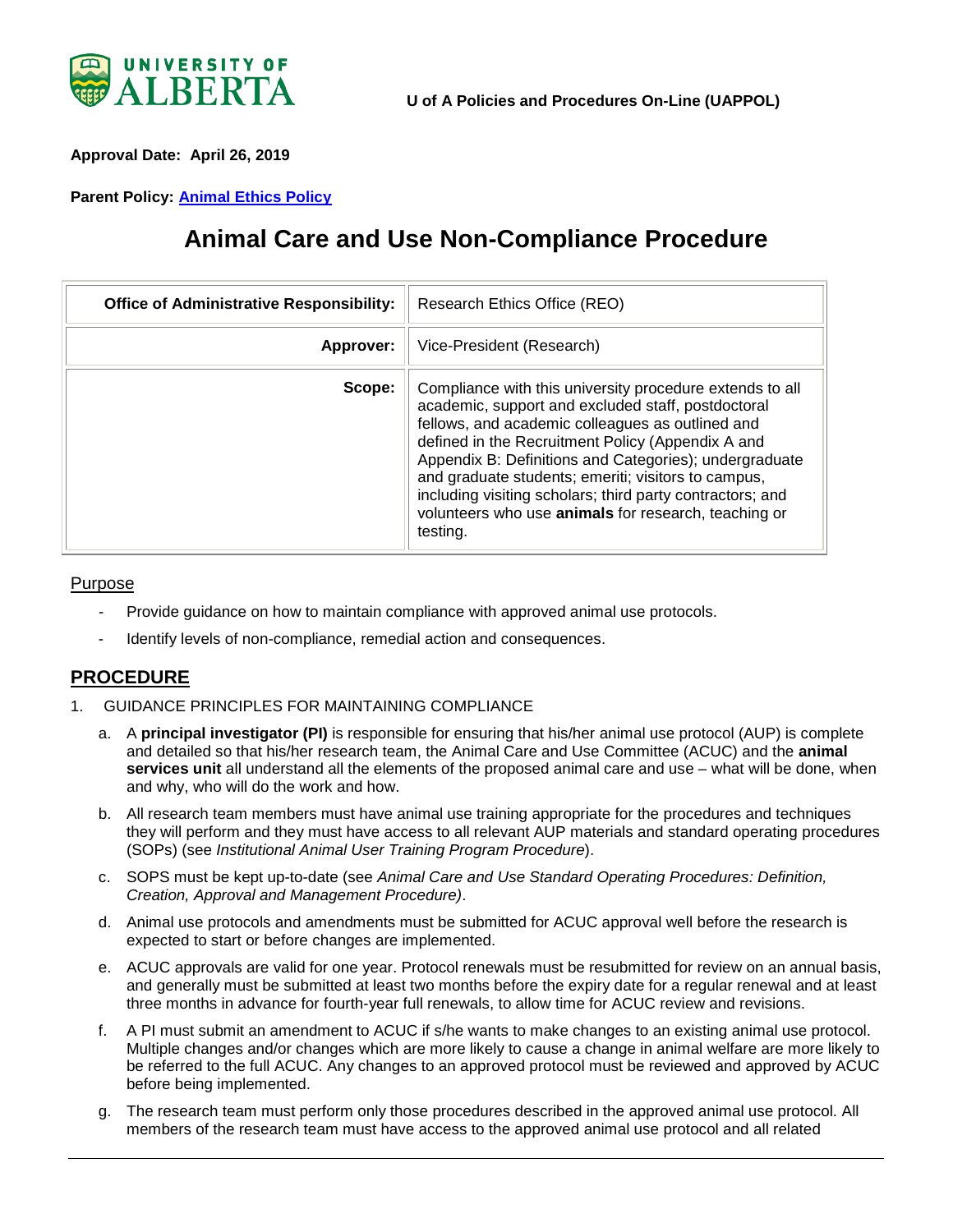



procedures. Procedures must only be performed as many times as approved for the experimental design described in the animal use protocol.

- h. All procedures performed on an animal must be recorded on a document (e.g. cage card) that is accessible by the veterinarian and animal support services staff.
- i. The PI is responsible for ensuring that post-procedure animals are monitored according to the schedule outlined in the approved protocol. The PI should consult with the veterinarian to determine if the monitoring schedule can be modified before submitting an amendment.
- j. The PI is responsible for developing and following a reliable humane endpoint monitoring system as described in the approved animal use protocol and for ensuring that staff and trainees working with animals can recognize signs of animal distress and/or compromised health that necessitate intervention or euthanasia.
- k. The PI is responsible for timely communication with the veterinarian regarding the health status of postprocedural animals. If an animal develops any complications following a procedure, the research team must promptly communicate those complications to the veterinary staff.
- l. The PI must ensure that only research staff listed on the approved animal use protocol perform procedures on animals and s/he is responsible for updating the personnel listed on his/her animal use protocol.

#### 2. PROTOCOL NON-COMPLIANCE

- a. Research processes are dynamic and animal use in research poses particular challenges. Concerns may arise for a number of reasons, including knowledge gaps, protocol drift, inadequate record-keeping, equipment failures, communication problems and human error and may be identified by a PI, research team member, veterinary or animal care staff, ACUC members and others. Many of these concerns can be resolved quickly and effectively through collaborative work by the animal services unit staff, veterinarians, and the research team and then reported to ACUC via the Post-Approval Monitoring log.
- b. Protocol non-compliance occurs when the animal use protocol approved by ACUC is not followed. Examples of non-compliance that might be termed protocol drift include accounting errors that result in the use of more animals than approved in the AUP, performing unapproved procedures, using unapproved anesthetics, making unapproved changes to approved animal procedures, failure to provide analgesics as approved, administering unauthorized agents, or unauthorized or untrained persons participating in a research project. Failure to submit an annual renewal of an AUP or failure to make changes or to address concerns as required by ACUC may also constitute non-compliance.
- c. The University Animal Policy and Welfare Committee (UAPWC) is the body responsible for determining and working to correct breaches of compliance with approved animal use protocols and SOPs. When an issue of protocol non-compliance arises, UAPWC has delegated to ACUCs the responsibility to bring the issue to the attention of the PI and to devise means to bring the matter into compliance.
- d. If concerns about protocol non-compliance are verified, ACUC can require corrections and impose specific conditions for continued animal use, as needed, per University policy and **Canadian Council on Animal Care (CCAC)** requirements. A clearly minor and unintentional misinterpretation of an institutional requirement that has not created a welfare problem for an animal is an example of where verified protocol non-compliance might lead to an explanation and correction of the situation and no other action will be required.

#### 3. CHRONIC PROTOCOL NON-COMPLIANCE OR CONTRAVENTION OF ANIMAL CARE AND USE **STANDARDS**

- a. Chronic problems of recurring or continued non-compliance may be identified through post-approval monitoring site visits, ACUC site visits or veterinary reports, and must be reported by anyone who is aware of the non-compliance.
- b. The details of the chronic issue(s) will be discussed by ACUC at the next meeting. ACUC will notify the PI in writing of the reported non-compliance. An initial meeting of a subcommittee of ACUC with the PI will be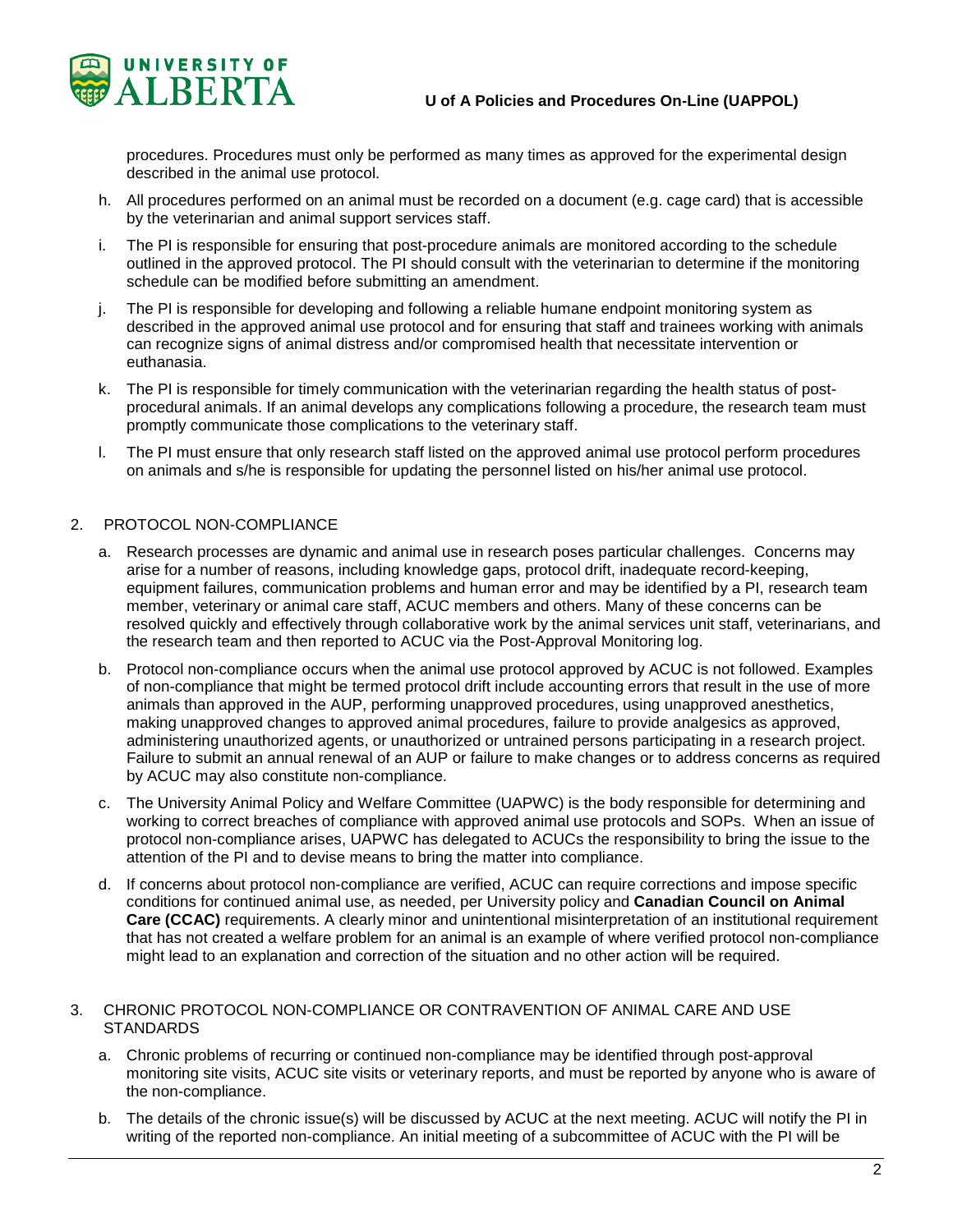

arranged as soon as possible to resolve the problem. If there is a subsequent recurrence of problems either associated with one particular animal care protocol or with several animal care protocols involving the same PI, a letter will be sent to the PI outlining the concerns and ACUC will arrange to meet the PI at the earliest possible time to conduct a fact finding meeting. In the event that a member of ACUC is the PI named in the incident, any subsequent discussion of the issue and the course of action to be taken will be conducted confidentially by ACUC in the absence of that member.

c. ACUC may recommend one or more courses of action in dealing with the resolution of chronic noncompliance issues (see Section 6 below). Measures must be taken by ACUC to ensure that humane treatment and animal welfare problems are effectively dealt with and will not reoccur.

#### 4. SERIOUS NON-COMPLIANCE WITH AN APPROVED PROTOCOL

- a. Serious non-compliance includes any situation where:
	- i. Animals suffer pain, or distress that is not consistent with the approved AUP, or
	- ii. The health and welfare of the animals is seriously compromised by inadequate housing, maintenance or monitoring of the animals in question.
- b. In these cases, if the non-compliance endangers additional animals, or if the risk of repeated non-compliance is considered to be high, the initial course of action may include temporary suspension of the animal use protocol. This means that the PI cannot conduct any new research work associated with the suspended protocol until the incident is reviewed by full ACUC. The University Veterinarian in consultation with the Chair of ACUC, will provide written notice to the PI and his/her delegates, relevant Director and/or animal facility manager and ACUC as soon as possible (typically within 1 working day). The University Veterinarian will then communicate to the PI within 72 hours whether ACUC will extend the suspension beyond this initial period. ACUC has a duty to act as expeditiously as possible.
- c. The University Veterinarian, Director of the appropriate animal services unit and Chair and other members of the relevant ACUC will arrange to meet the PI at the earliest possible time to conduct a fact finding meeting and to determine an initial course of action to deal with the situation, including its causes, consequences and how to manage any remaining animals on the animal use protocol. The initial course of action will be developed at the first meeting, and may be elaborated at subsequent meetings or as additional facts concerning the incident emerge. A quorum of ACUC will make the final determination concerning the seriousness of the incident and of subsequent courses of action.

#### 5. UNAPPROVED ANIMAL USE

- a. Failure to obtain ACUC approval for animal use in research, teaching and testing constitutes non-compliance and is a serious contravention of the *Animal Ethics Policy* and CCAC requirements.
- b. This non-compliance may be detected by animal services facility staff or veterinarians, the Post-Approval Monitoring program, ACUC and/or Environment, Health and Safety (EHS) site visits and can be reported by anyone.
- c. The University Veterinarian, Director of the appropriate animal services unit and Chair and other members of the relevant ACUC will arrange to meet the PI at the earliest possible time to conduct a fact finding meeting and to determine an initial course of action to deal with the situation, including its causes and consequences, and how to manage the animals involved. The initial course of action will be developed at the first meeting, and may be elaborated at subsequent meetings or as additional facts concerning the incident emerge.

#### 6. ACTIONS AVAILABLE TO UAPWC AND THE ACUC TO ADDRESS NON-COMPLIANCE

a. ACUC or UAPWC, in the event of an appeal of an ACUC decision, may follow one or more courses of action to address non-compliance and to ensure that humane treatment and animal welfare problems are effectively dealt with and will not reoccur. These may include, but are not limited to: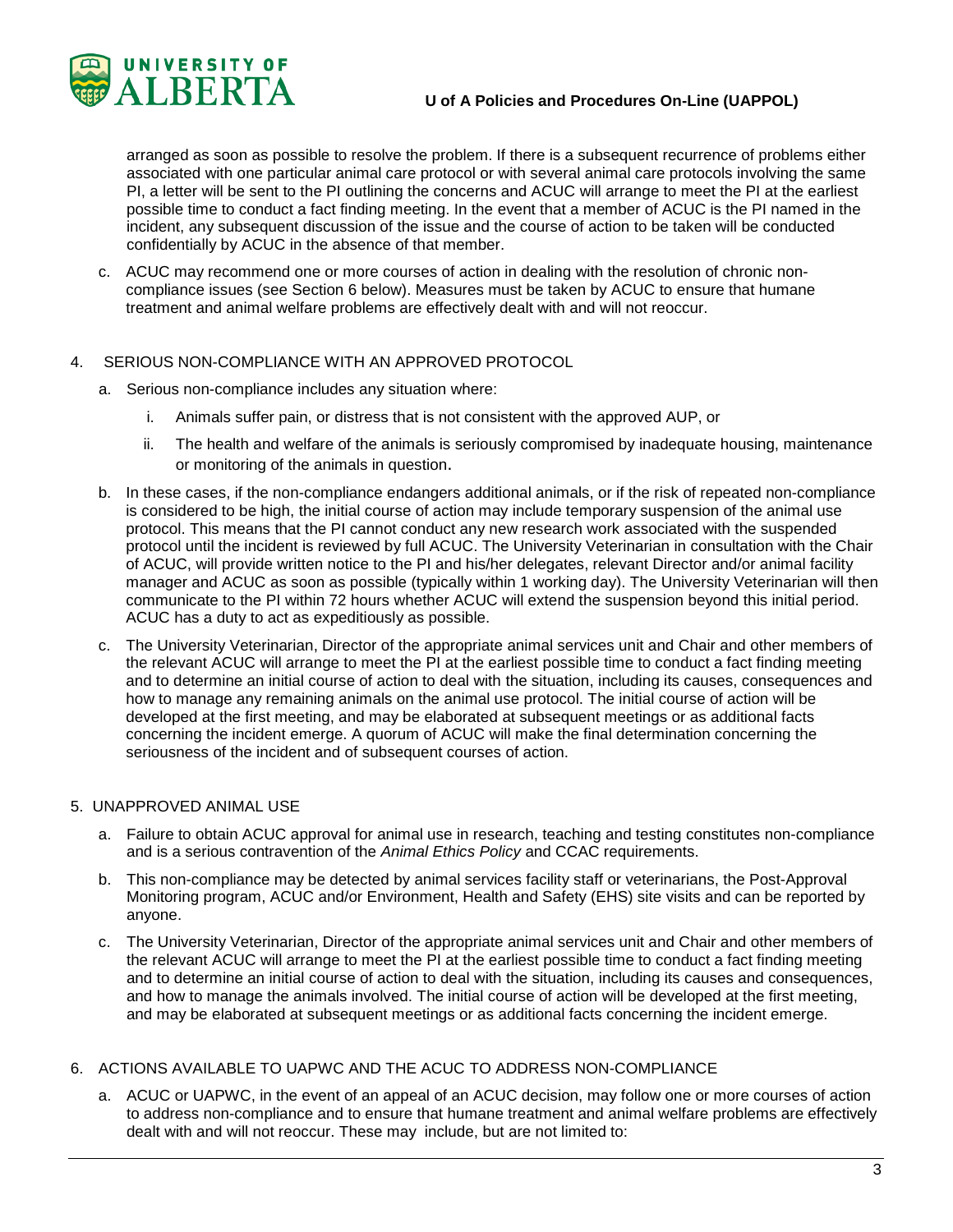

- i. Implementing measures to correct the problem and prevent recurrence;
- ii. Counseling, such as meeting with the PI and research team;
- iii. Issuing warning letters;
- iv. Mandating specific animal user training aimed at preventing future incidents;
- v. Monitoring by ACUC or its delegates (Animal Care and Use Consultant, Veterinarian) of research, testing, or training that involves animals;
- vi. Revoking an Alternate Animal Housing permit;
- vii. Revoking a PI's privileges to provide animal care or to conduct research, testing, or training procedures that involve animals, pending compliance with specific, ACUC-mandated conditions;
- viii. Temporary or permanent suspension of one or all of a PI's animal use protocols;
- ix. Notifying the Department Chair and the Vice/Associate Dean (Research) of its actions;
- x. Notifying Research Services Office (RSO) that ACUC approval is not in place;
- xi. Recommending that REO and/or the Vice/Associate Dean (Research) initiate a complaint under the *Research and Scholarship Integrity Policy*;
- xii. Notifying funding or regulatory agencies, as required.
- b. Depending on the nature of the non-compliance incident(s), suspension of a protocol (temporary or permanent) means that the PI is either prohibited from conducting any *further* research work under the suspended protocol or any *new* research work under the suspended protocol (one of these two options will be spelled out in the meeting with, or letter to, the PI).
	- i. In all cases where a protocol is suspended, a quorum of ACUC will outline the steps that must be taken to have the protocol reinstated. Requirements for reactivation of a suspended protocol will vary depending on the nature of the incident(s).
	- ii. Reactivation can occur once ACUC receives written communication indicating that the PI has implemented the recommendations of ACUC or otherwise met the conditions to the satisfaction of ACUC. ACUC also may require follow-up visits and reports on the conduct of the reinstated research protocol by the veterinary staff, Animal Care and Use Consultant, or a subcommittee of ACUC. The PI also may be asked to verify ongoing compliance by providing further information in the form of follow up report(s) or through site visits.
	- iii. In some cases, reactivation may not be advised. If a permanent suspension of animal use is imposed, a PI may only be permitted to transfer grants and activities to another lab or to engage the services of one of the animal services units, which may conduct his/her research without direct involvement by the PI or his/her personnel**.**
- c. PIs are expected to cooperate fully and expeditiously in the review process. In the event of non-cooperation by the PI with the ACUC Chair, ACUC, University Veterinarian and/or his/her delegates approved by ACUC, ACUC may withdraw approval for all protocols belonging to a PI until the cooperation is received.
- d. If the problems are determined to be largely due to actions of animal support services staff not supervised by the PI, the ACUC will document the problem to the University Veterinarian and Director of the relevant facility, and the Director will take appropriate action to correct, re-train or remove the staff member(s) responsible.
- e. Verified details of the circumstances of serious incidents of non-compliance or chronic non-compliance will be retained on file in the on-line research ethics system and with the Research Ethics Office, and the PI in question will receive a copy.
- f. A formal letter containing the details of ACUC recommendations will be sent to the PI with copies to the Chair, Head or Dean of the PI's academic unit. If ACUC permanently suspends a PI's research protocols, copies also will be sent to the Provost and Vice-President (Academic), and this could lead to a formal complaint under the *Research and Scholarship Integrity Policy.*